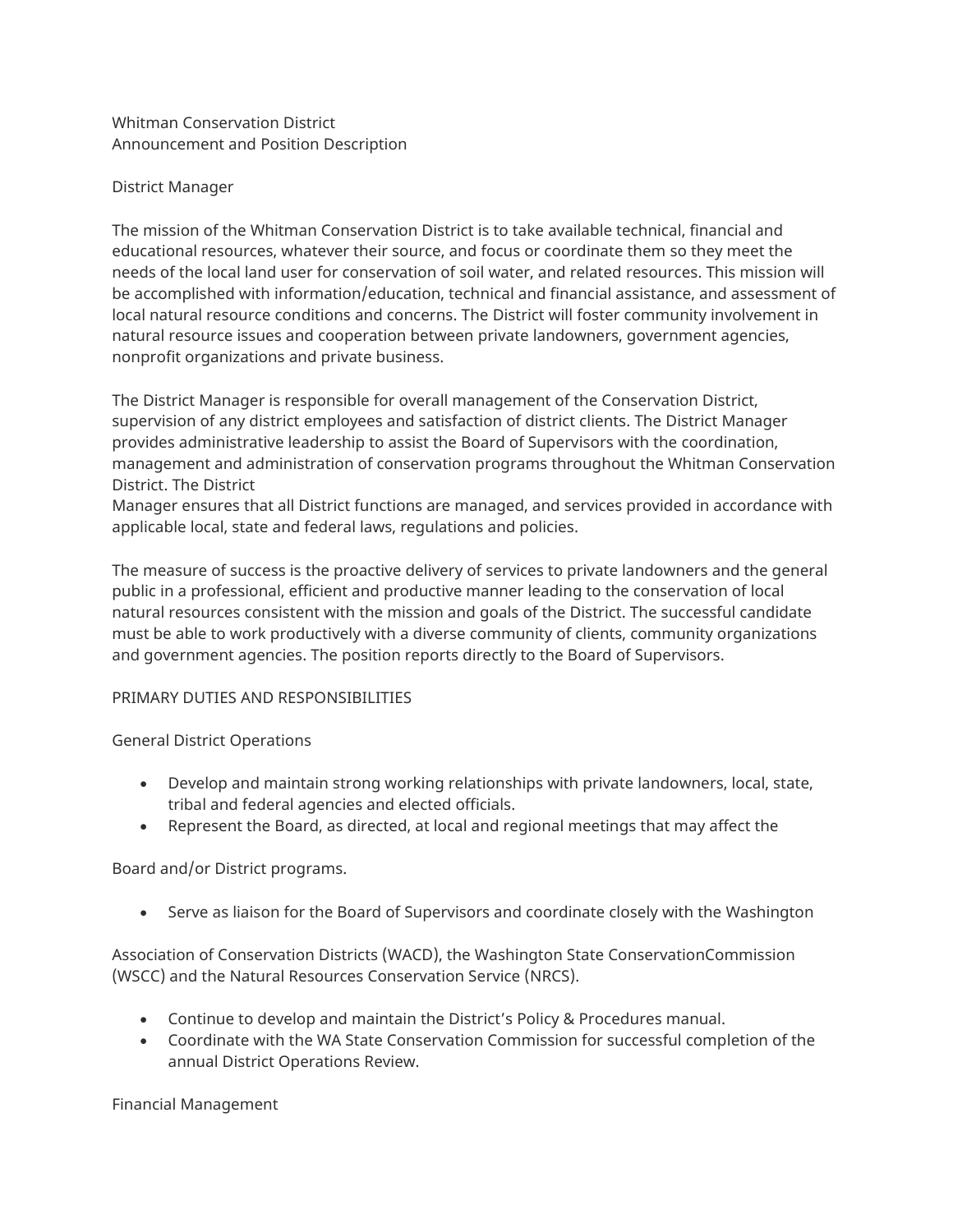• Coordinate all accounting, budget and financial responsibilities for District operations and

2 ensure all expenditures are appropriate and accountable.

- Personnel management.
- Supervise the activities of District staff as needed to carry out the responsibilities of the District.
- Update personnel policies and procedures.
- Develop and maintain personnel files.
- Coordinate hiring of new positions with the Board.

#### Information & Education

- Oversees all development and maintenance of Education & Outreach activities, events and responsibilities.
- Coordinate education programs with local schools including soil judging and

## Envirothon.

## Technical Assistance

• Oversee all technical assistance provided to landowners and agencies including development of conservation plans and implementation of best management practices

## (BMPs).

- Program Planning, Development and Management
- Assist the Board with completion and/or revision of the District's 5-Year Plan.
- Assist the Board with development and implementation of Annual Work Plans.
- Fulfill contracted scopes-of-work and fulfill reporting requirements.

## Minimum Qualifications:

A bachelor's degree in natural resources, agriculture, public administration or a related field. A minimum of three years of supervisory and program management experience is preferred. Additional qualifying experience may substitute year-for-year for the education requirement.

The applicant must have a demonstrated ability to manage multiple, diverse issues and a proven commitment to land stewardship on private lands.

Required knowledge, skills, and abilities:

- Experience with grant writing and/or project proposal development.
- Experience with meeting facilitation and conflict resolution techniques.
- Ability to utilize administrative, personnel and analytical skills and to act independently to direct District operations.
- Ability to take policy direction from the Board and translate this direction into tangible results.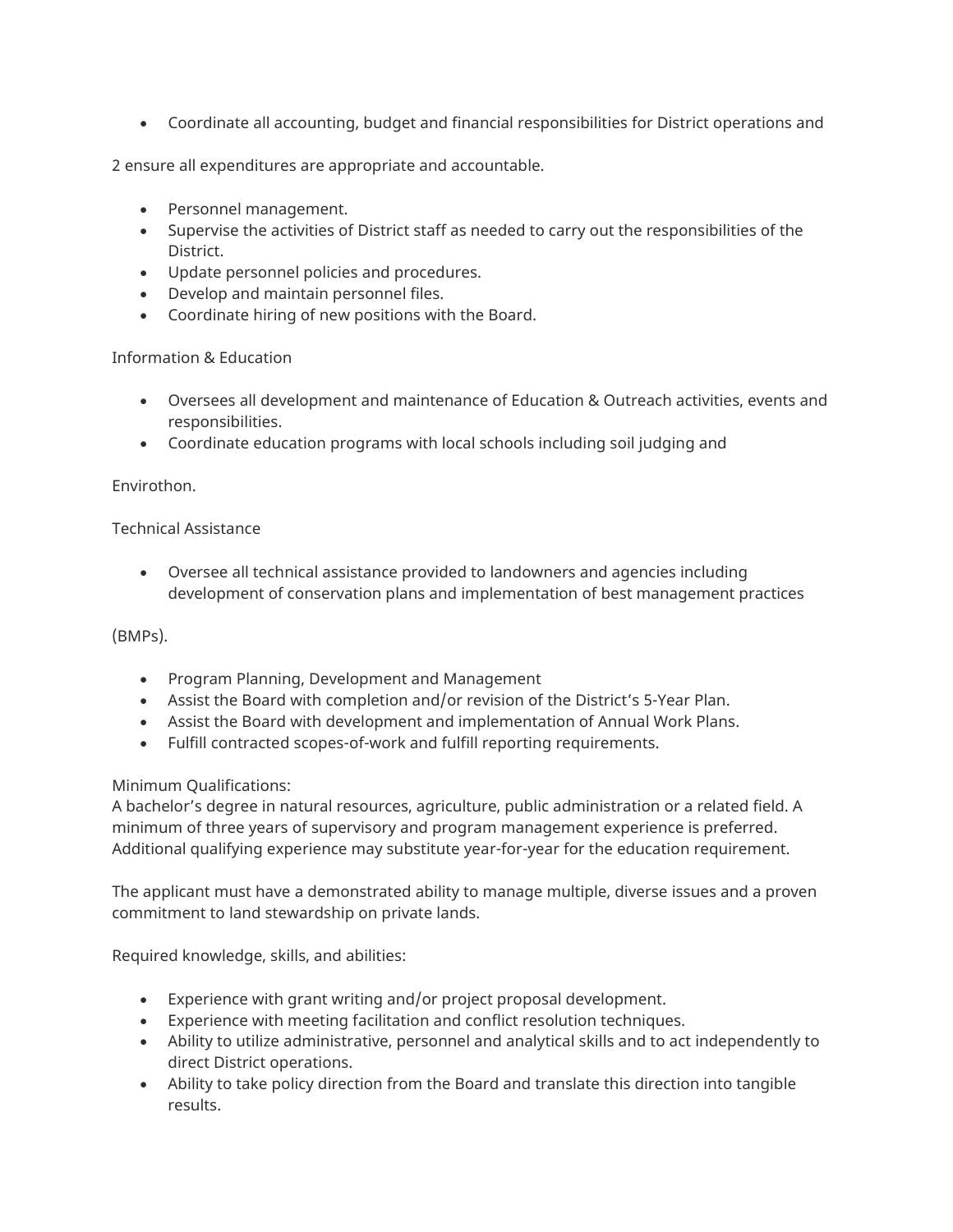- Ability to meet deadlines, attend frequent meetings and travel as needed.
- Ability to delegate to other employees.
- Ability to communicate, both written and oral, effectively to a diverse audience.
- Experience with Microsoft Office Software, QuickBooks and WA BARS accounting System.
- Obtain and maintain a valid driver's license.
- Ability to operate an ATV safely

Preferred knowledge, skills and abilities:

3

- A professional knowledge of policies and practices of conservation districts.
- A working knowledge of federal, state and local laws, rules and policies that directly affect natural resource conservation on private lands in Washington.
- Knowledge of and/or experience with Conservation planning & implementation.
- Knowledge of and/or experience with implementing project management principles and software (i.e. Smartsheets)
- Knowledge of and/or experience with environmental and cultural resource permitting.

#### Compensation

Employment Classification: Regular full-time or 40 hours per week

- \$36,000 \$62,400 annual base salary depending on experience and qualifications.
- Paid holidays and vacation will accrue after a probationary period.
- Paid sick time will accrue at 1 hour per every 40 hours

The District Manager position has been reviewed and approved by the Whitman Conservation **District** 

Board of Supervisors.

## **To be considered, interested persons should submit an application packet containing the following:**

1. Cover Letter

2. Current Resume (including three professional references with contact information)

This position will remain open until filled.

All programs and services of the Whitman Conservation District are offered on a nondiscriminatory basis, without regard to age, race, color, national origin, religion, gender, sexual orientation, marital status, disability, or any other legally protected status under any federal, state, and local laws.

Job Type: Full-time

Pay: \$36,000.00 - \$62,400.00 per year